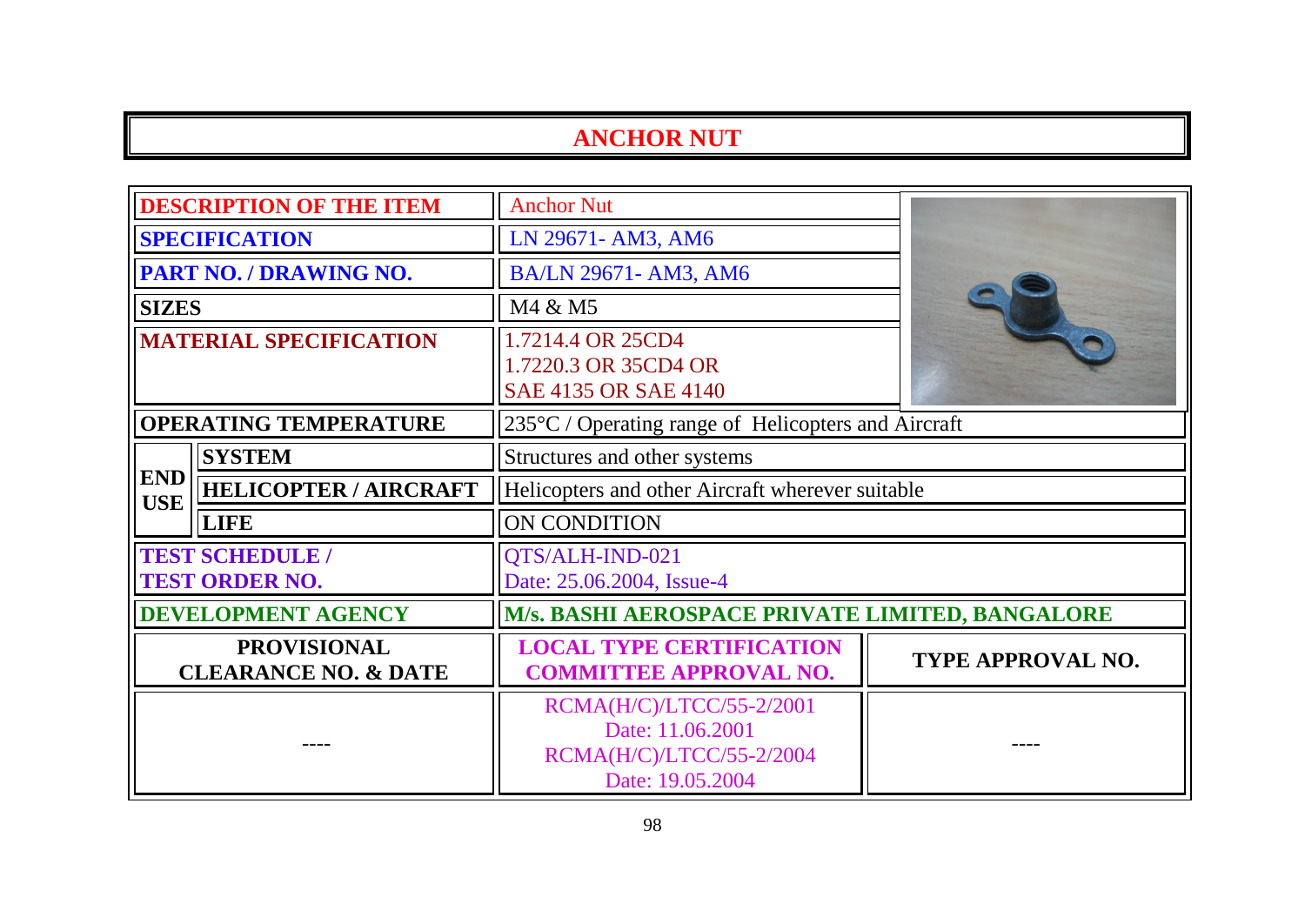| <b>DESCRIPTION OF THE ITEM</b>                        |                              | <b>Anchor Nut</b>                                                                  |                          |  |
|-------------------------------------------------------|------------------------------|------------------------------------------------------------------------------------|--------------------------|--|
| <b>SPECIFICATION</b>                                  |                              | LN 29673-AM4                                                                       |                          |  |
|                                                       | PART NO. / DRAWING NO.       | <b>BA/LN 29673-AM4</b>                                                             |                          |  |
| <b>SIZES</b>                                          |                              | As per Standard                                                                    |                          |  |
| <b>MATERIAL SPECIFICATION</b>                         |                              | 1.7214.4 OR 25CD4<br>1.7220.3 OR 35CD4<br><b>OR SAE 4135</b><br><b>OR SAE 4140</b> |                          |  |
|                                                       | <b>OPERATING TEMPERATURE</b> | 235°C / Operating range of Helicopters and Aircraft                                |                          |  |
|                                                       | <b>SYSTEM</b>                | <b>Structure Assembly</b>                                                          |                          |  |
| <b>END</b><br><b>USE</b>                              | <b>HELICOPTER / AIRCRAFT</b> | Helicopters and other Aircraft wherever suitable                                   |                          |  |
|                                                       | <b>LIFE</b>                  | <b>ON CONDITION</b>                                                                |                          |  |
| <b>TEST SCHEDULE /</b><br><b>TEST ORDER NO.</b>       |                              | QTS/ALH-IND-021<br>Date: 25.06.2004, Issue-4                                       |                          |  |
| <b>DEVELOPMENT AGENCY</b>                             |                              | M/s. BASHI AEROSPACE PRIVATE LIMITED, BANGALORE                                    |                          |  |
| <b>PROVISIONAL</b><br><b>CLEARANCE NO. &amp; DATE</b> |                              | <b>LOCAL TYPE CERTIFICATION</b><br><b>COMMITTEE APPROVAL NO.</b>                   | <b>TYPE APPROVAL NO.</b> |  |
|                                                       |                              | RCMA(H/C)/LTCC/55-2/2007<br>Date: 07.06.2007                                       |                          |  |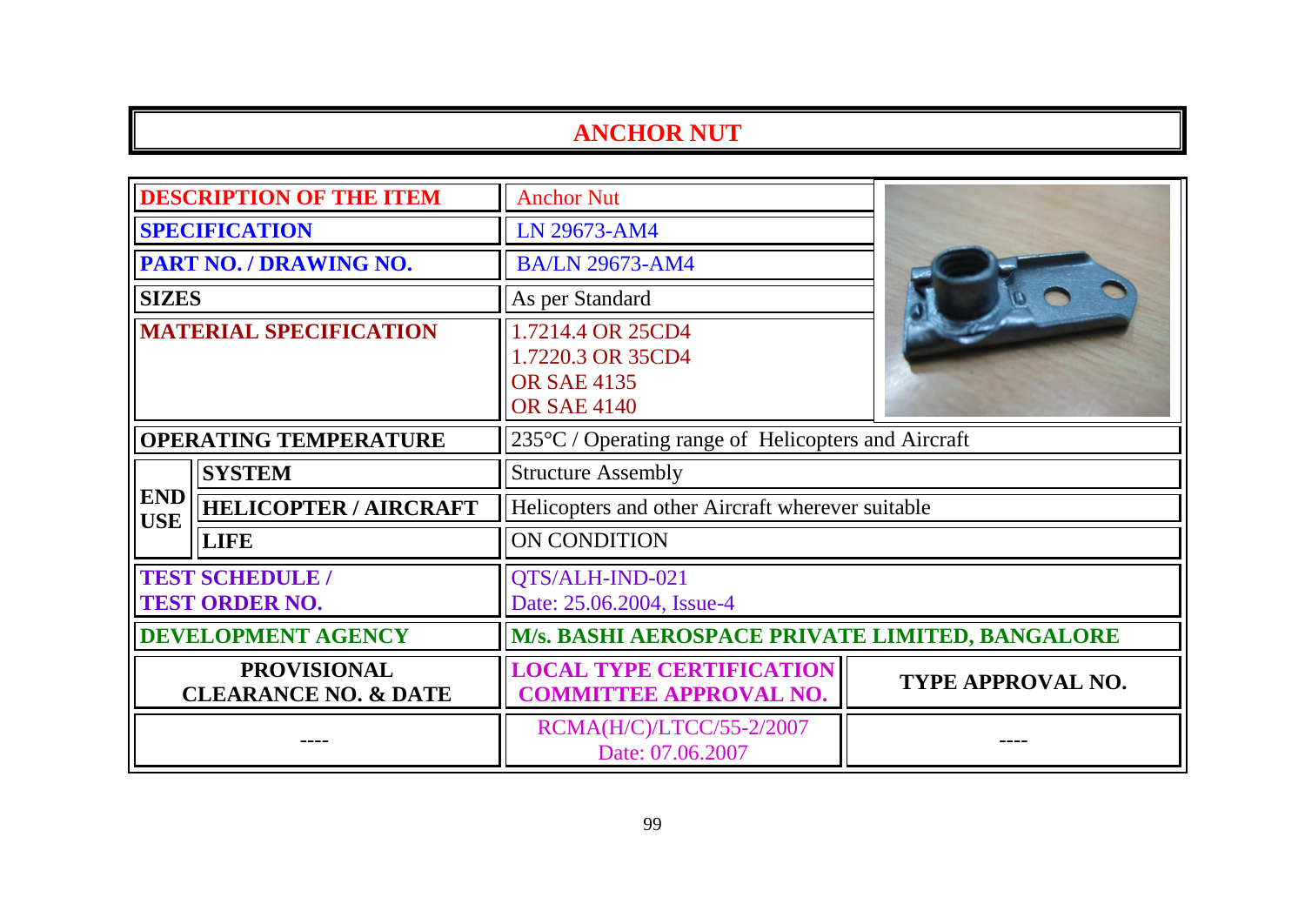| <b>DESCRIPTION OF THE ITEM</b>                        |                               | <b>Anchor Nut</b>                                                             |                          |
|-------------------------------------------------------|-------------------------------|-------------------------------------------------------------------------------|--------------------------|
| <b>SPECIFICATION</b>                                  |                               | LN 29675-AM5                                                                  |                          |
|                                                       | <b>PART NO. / DRAWING NO.</b> | <b>BA/LN 29675-AM5</b>                                                        |                          |
| <b>SIZES</b>                                          |                               | As per Standard                                                               |                          |
| <b>MATERIAL SPECIFICATION</b>                         |                               | 1.7214.4 OR 1.7220.3<br><b>AISI 4130 OR 25CD4S OR</b><br>AISI 1050 (AMS 5085) |                          |
| <b>OPERATING TEMPERATURE</b>                          |                               | $235^{\circ}$ C / Operating range of Helicopters and Aircraft                 |                          |
|                                                       | <b>SYSTEM</b>                 | <b>Structure Assembly</b>                                                     |                          |
| <b>END</b><br><b>USE</b>                              | <b>HELICOPTER / AIRCRAFT</b>  | Helicopters and other Aircraft wherever suitable                              |                          |
|                                                       | <b>LIFE</b>                   | <b>ON CONDITION</b>                                                           |                          |
| <b>TEST SCHEDULE /</b><br><b>TEST ORDER NO.</b>       |                               | QTS/ALH-IND-021<br>Date: 25.06.2004, Issue-4                                  |                          |
| <b>DEVELOPMENT AGENCY</b>                             |                               | M/s. BASHI AEROSPACE PRIVATE LIMITED, BANGALORE                               |                          |
| <b>PROVISIONAL</b><br><b>CLEARANCE NO. &amp; DATE</b> |                               | <b>LOCAL TYPE CERTIFICATION</b><br><b>COMMITTEE APPROVAL NO.</b>              | <b>TYPE APPROVAL NO.</b> |
|                                                       |                               | RCMA(H/C)/LTCC/55-2/2007<br>Date: 07.06.2007                                  |                          |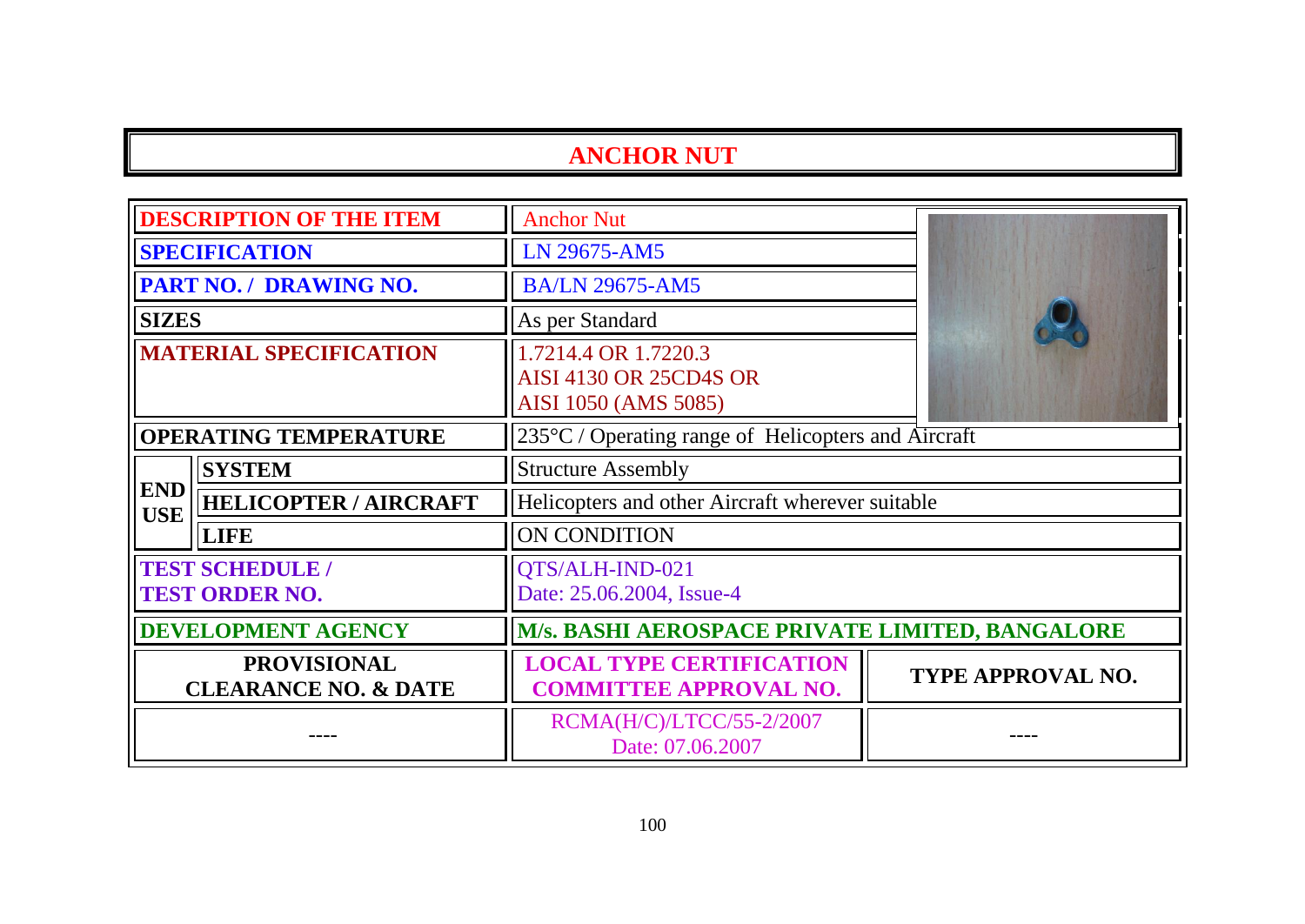| <b>DESCRIPTION OF THE ITEM</b>                        |                               | <b>Anchor Nut</b>                                                 |                          |  |
|-------------------------------------------------------|-------------------------------|-------------------------------------------------------------------|--------------------------|--|
| <b>SPECIFICATION</b>                                  |                               | LN 29677                                                          |                          |  |
|                                                       | <b>PART NO. / DRAWING NO.</b> | <b>BA/LN 29677</b>                                                |                          |  |
| <b>SIZES</b>                                          |                               | M4, M5, M6                                                        |                          |  |
| <b>MATERIAL SPECIFICATION</b>                         |                               | 1.7214.4 OR 25CD4<br>1.7220.3 OR 35CD4 OR<br>SAE 4135 OR SAE 4140 |                          |  |
| <b>OPERATING TEMPERATURE</b>                          |                               | 235°C / Operating range of Helicopters and Aircraft               |                          |  |
|                                                       | <b>SYSTEM</b>                 | Structure / Integration of Systems & LRUs                         |                          |  |
| <b>END</b><br><b>USE</b>                              | <b>HELICOPTER / AIRCRAFT</b>  | Helicopters and other Aircraft wherever suitable                  |                          |  |
|                                                       | <b>LIFE</b>                   | ON CONDITION                                                      |                          |  |
| <b>TEST SCHEDULE /</b><br><b>TEST ORDER NO</b>        |                               | QTS/ALH-IND-021<br>Date: 25.06.2004                               |                          |  |
| <b>DEVELOPMENT AGENCY</b>                             |                               | M/s. BASHI AEROSPACE PRIVATE LIMITED, BANGALORE                   |                          |  |
| <b>PROVISIONAL</b><br><b>CLEARANCE NO. &amp; DATE</b> |                               | <b>LOCAL TYPE CERTIFICATION</b><br><b>COMMITTEE APPROVAL NO.</b>  | <b>TYPE APPROVAL NO.</b> |  |
|                                                       |                               | RCMA(H/C)/LTCC/55-2/2008<br>Date: 14.01.2008                      |                          |  |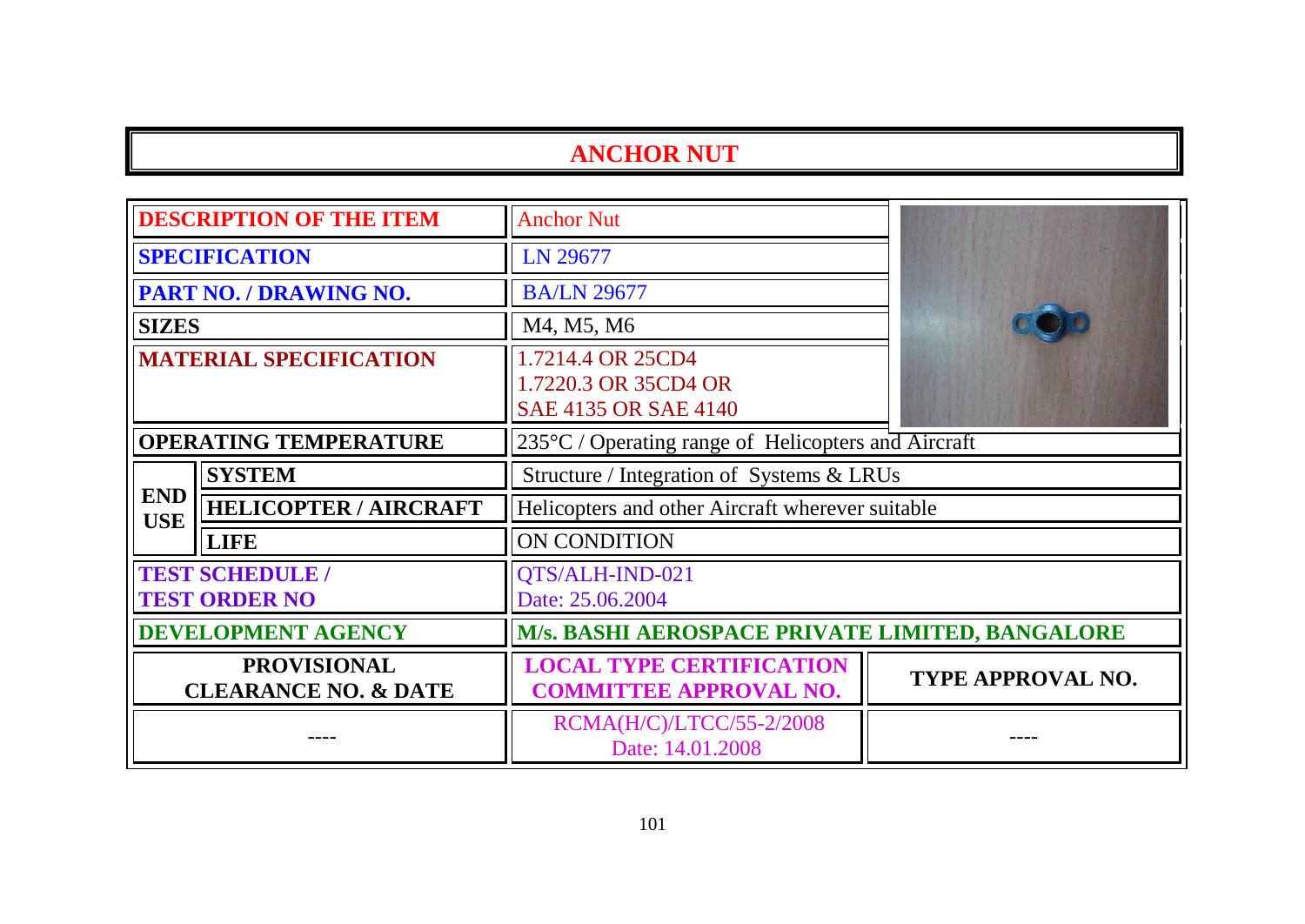| <b>DESCRIPTION OF THE ITEM</b>                        |                                                 | <b>Anchor Nut</b>                                                 |                          |
|-------------------------------------------------------|-------------------------------------------------|-------------------------------------------------------------------|--------------------------|
| <b>SPECIFICATION</b>                                  |                                                 | LN 29678                                                          |                          |
|                                                       | <b>PART NO. / DRAWING NO.</b>                   | <b>BA/LN 29678</b>                                                |                          |
| <b>SIZES</b>                                          |                                                 | M4 & M5                                                           |                          |
| <b>MATERIAL SPECIFICATION</b>                         |                                                 | 1.7214.4 OR 25CD4<br>1.7220.3 OR 35CD4 OR<br>SAE 4135 OR SAE 4140 |                          |
| <b>OPERATING TEMPERATURE</b>                          |                                                 | $235^{\circ}$ C / Operating range of Helicopters and Aircraft     |                          |
| <b>SYSTEM</b>                                         |                                                 | <b>Structure Assembly</b>                                         |                          |
| <b>END</b><br><b>USE</b>                              | <b>HELICOPTER / AIRCRAFT</b>                    | Helicopters and other Aircraft wherever suitable                  |                          |
|                                                       | <b>LIFE</b>                                     | ON CONDITION                                                      |                          |
|                                                       | <b>TEST SCHEDULE /</b><br><b>TEST ORDER NO.</b> | QTS/ALH-IND-021<br>Date: 25.06.2004, Issue-4                      |                          |
| <b>DEVELOPMENT AGENCY</b>                             |                                                 | <b>M/s. BASHI AEROSPACE PRIVATE LIMITED, BANGALORE</b>            |                          |
| <b>PROVISIONAL</b><br><b>CLEARANCE NO. &amp; DATE</b> |                                                 | <b>LOCAL TYPE CERTIFICATION</b><br><b>COMMITTEE APPROVAL NO.</b>  | <b>TYPE APPROVAL NO.</b> |
|                                                       |                                                 | RCMA(H)/LTCC/55/2001<br>Date: 11.06.2001                          |                          |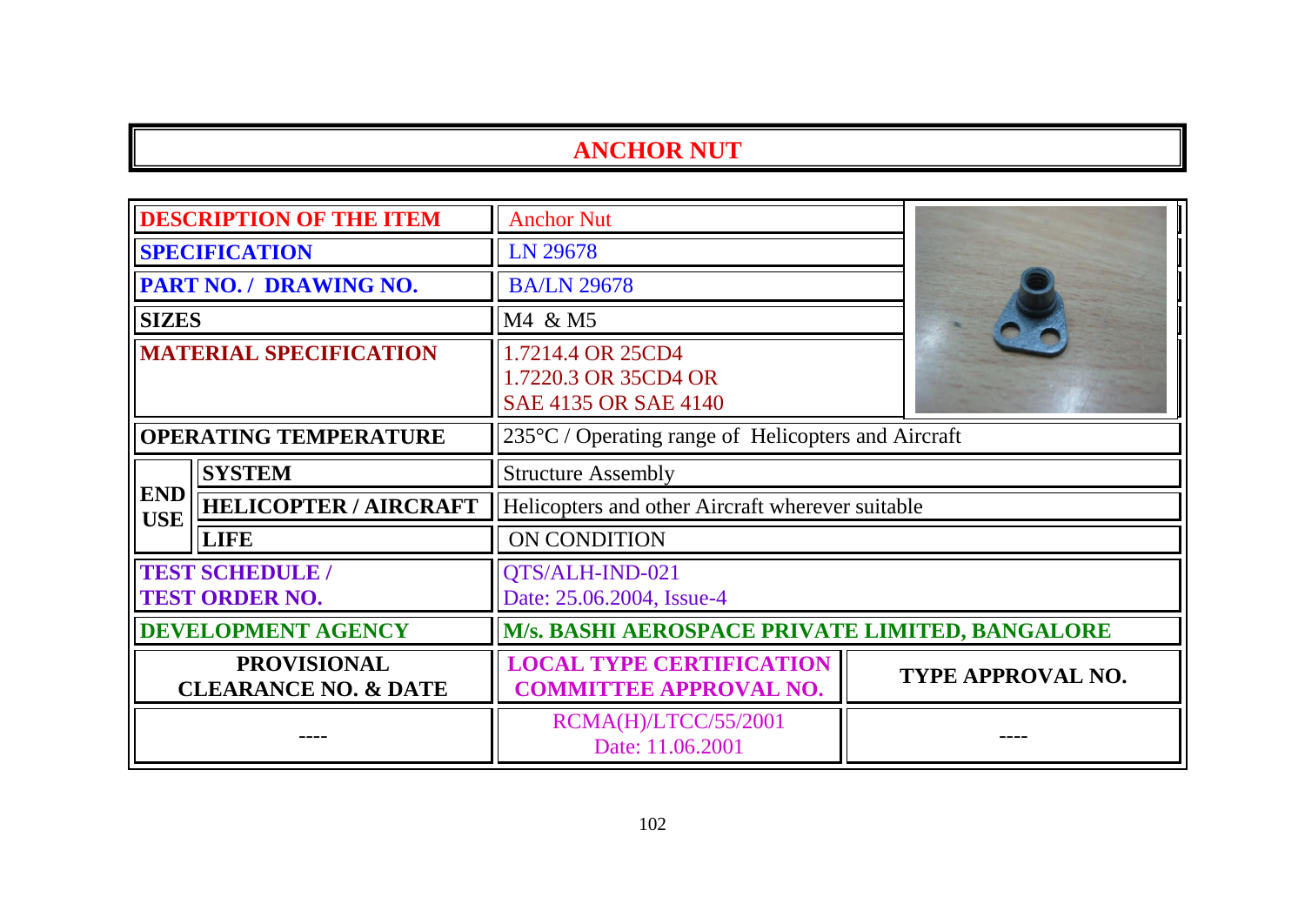| <b>DESCRIPTION OF THE ITEM</b>                        |                                                 | <b>Anchor Nut</b>                                                                      |                                                     |  |
|-------------------------------------------------------|-------------------------------------------------|----------------------------------------------------------------------------------------|-----------------------------------------------------|--|
| <b>SPECIFICATION</b>                                  |                                                 | LN 29679-AM3, AM4                                                                      |                                                     |  |
|                                                       | PART NO. / DRAWING NO.                          | BA/LN 29679- AM3, AM4                                                                  |                                                     |  |
| <b>SIZES</b>                                          |                                                 | As per standard                                                                        |                                                     |  |
| <b>MATERIAL SPECIFICATION</b>                         |                                                 | 1.7214.4 OR 25CD4<br>1.7220.3 OR 35CD4 OR<br>SAE 4135 OR SAE 4140                      |                                                     |  |
| <b>OPERATING TEMPERATURE</b>                          |                                                 |                                                                                        | 235°C / Operating range of Helicopters and Aircraft |  |
|                                                       | <b>SYSTEM</b>                                   | <b>Structure Assembly</b>                                                              |                                                     |  |
| <b>END</b><br><b>USE</b>                              | <b>HELICOPTER / AIRCRAFT</b>                    | Helicopters and other Aircraft wherever suitable                                       |                                                     |  |
|                                                       | <b>LIFE</b>                                     | <b>ON CONDITION</b>                                                                    |                                                     |  |
|                                                       | <b>TEST SCHEDULE /</b><br><b>TEST ORDER NO.</b> | QTS/ALH-IND-021<br>Date: 25.06.2004                                                    |                                                     |  |
|                                                       | DEVELOPMENT AGENCY                              | M/s. BASHI AEROSPACE PRIVATE LIMITED, BANGALORE                                        |                                                     |  |
| <b>PROVISIONAL</b><br><b>CLEARANCE NO. &amp; DATE</b> |                                                 | <b>LOCAL TYPE CERTIFICATION</b><br><b>COMMITTEE APPROVAL NO.</b>                       | <b>TYPE APPROVAL NO.</b>                            |  |
|                                                       |                                                 | RCMA(H)/LTCC/55-2/2005<br>Date: 20.07.2005<br>RCMA(H)/LTCC/55/2001<br>Date: 03.12.2001 |                                                     |  |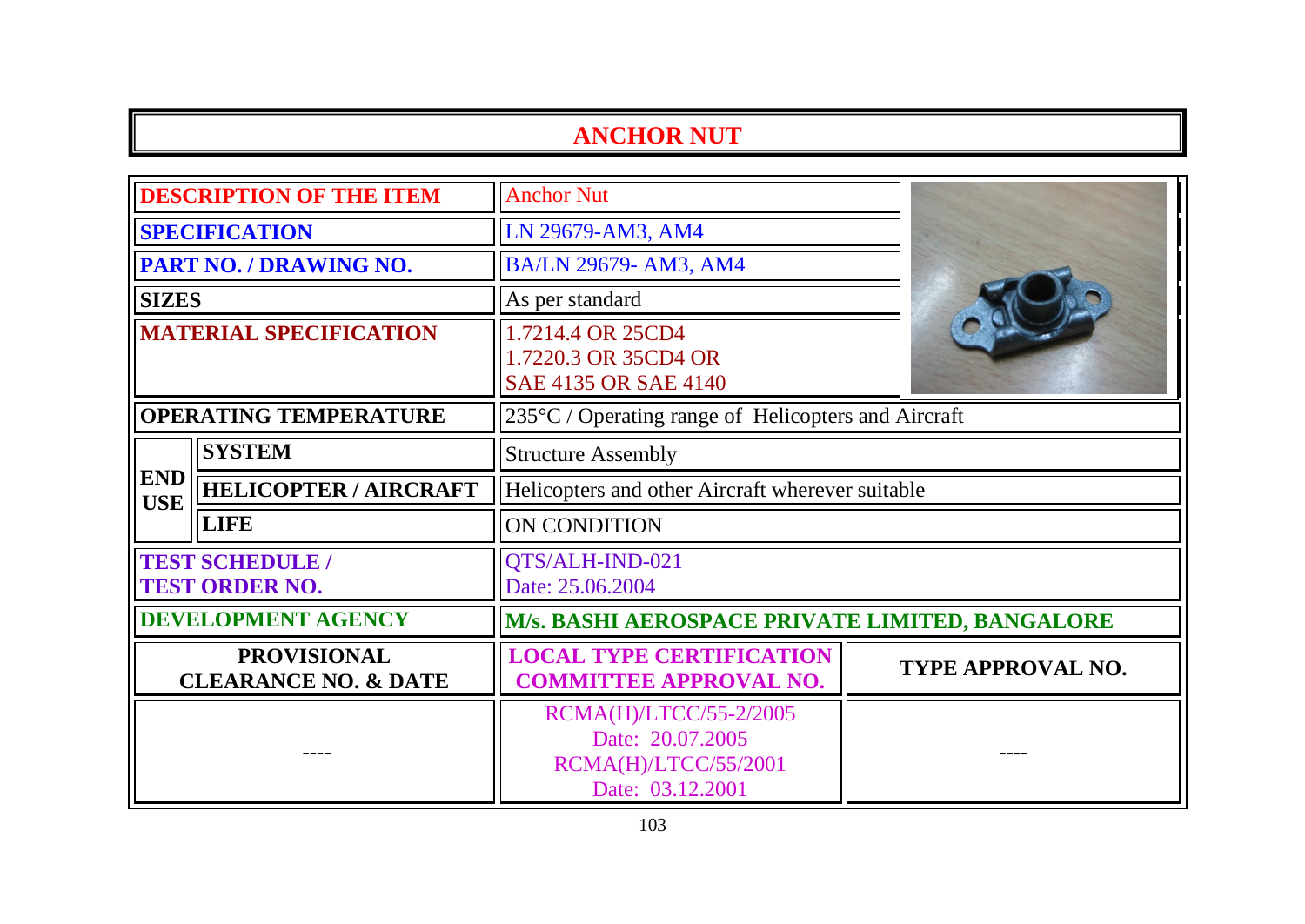| <b>DESCRIPTION OF THE ITEM</b>                        |                                                 | <b>Anchor Nut</b>                                                 |                   |
|-------------------------------------------------------|-------------------------------------------------|-------------------------------------------------------------------|-------------------|
| <b>SPECIFICATION</b>                                  |                                                 | LN 29681                                                          |                   |
|                                                       | <b>PART NO. / DRAWING NO.</b>                   | <b>BA/LN 29681</b>                                                |                   |
| <b>SIZES</b>                                          |                                                 | M4, M5, M6                                                        |                   |
| <b>MATERIAL SPECIFICATION</b>                         |                                                 | 1.7214.4 OR 25CD4<br>1.7220.3 OR 35CD4 OR<br>SAE 4135 OR SAE 4140 |                   |
| <b>OPERATING TEMPERATURE</b>                          |                                                 | $235^{\circ}$ C / Operating range of Helicopters and Aircraft     |                   |
|                                                       | <b>SYSTEM</b>                                   | <b>Structure Assembly</b>                                         |                   |
| <b>END</b><br><b>USE</b>                              | <b>HELICOPTER / AIRCRAFT</b>                    | Helicopters and other Aircraft wherever suitable                  |                   |
|                                                       | <b>LIFE</b>                                     | ON CONDITION                                                      |                   |
|                                                       | <b>TEST SCHEDULE /</b><br><b>TEST ORDER NO.</b> | QTS/ALH-IND-021<br>Date: 25.06.2004                               |                   |
| <b>DEVELOPMENT AGENCY</b>                             |                                                 | M/s. BASHI AEROSPACE PRIVATE LIMITED, BANGALORE                   |                   |
| <b>PROVISIONAL</b><br><b>CLEARANCE NO. &amp; DATE</b> |                                                 | <b>LOCAL TYPE CERTIFICATION</b><br><b>COMMITTEE APPROVAL NO.</b>  | TYPE APPROVAL NO. |
|                                                       |                                                 | RCMA(H)/LTCC/55/2001<br>Date: 03.12.2001                          |                   |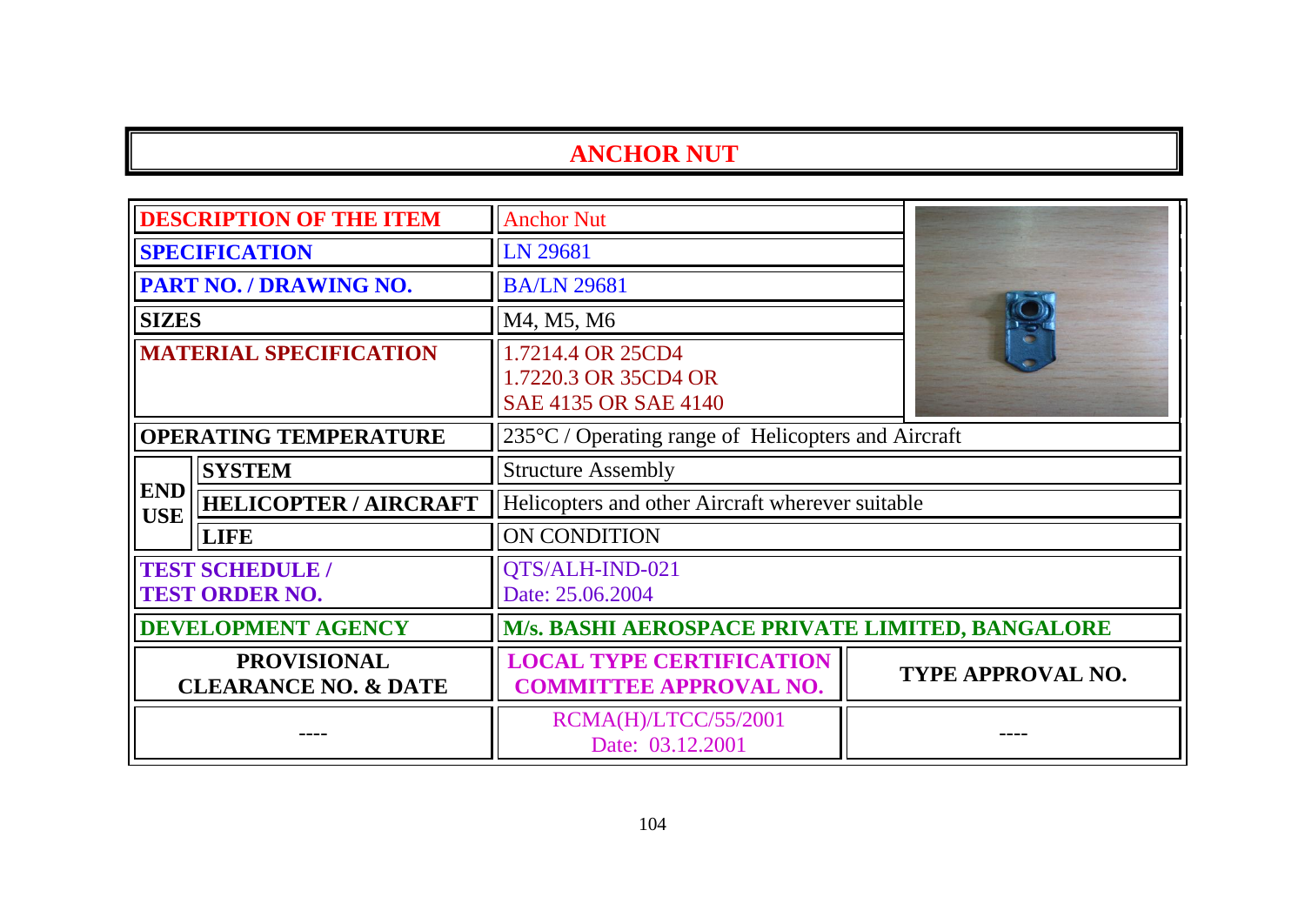| <b>DESCRIPTION OF THE ITEM</b>                        |                              | <b>Anchor Nut</b>                                                                    |                   |  |
|-------------------------------------------------------|------------------------------|--------------------------------------------------------------------------------------|-------------------|--|
| <b>SPECIFICATION</b>                                  |                              | $LN$ 29686 – AM5, AM6                                                                |                   |  |
|                                                       | PART NO. / DRAWING NO.       | BA/LN 29686 - AM5, AM6                                                               |                   |  |
| <b>SIZES</b>                                          |                              | As per standard                                                                      |                   |  |
| <b>MATERIAL SPECIFICATION</b>                         |                              | 3.3214-T6 OR L112 OR<br>AA6061 T6 1.4314.7 OR<br>AISI 304,5.2201.3 OR<br>Nylon $6/6$ |                   |  |
| <b>OPERATING TEMPERATURE</b>                          |                              | Operating range of Helicopters and Aircraft                                          |                   |  |
|                                                       | <b>SYSTEM</b>                | <b>Structure Assembly</b>                                                            |                   |  |
| <b>END</b><br><b>USE</b>                              | <b>HELICOPTER / AIRCRAFT</b> | Helicopters and other Aircraft wherever suitable                                     |                   |  |
|                                                       | <b>LIFE</b>                  | ON CONDITION                                                                         |                   |  |
| <b>TEST SCHEDULE /</b><br><b>TEST ORDER NO.</b>       |                              | QTS/ALH-IND-021<br>Date: 25.06.2004, Issue-4                                         |                   |  |
| <b>DEVELOPMENT AGENCY</b>                             |                              | M/s. BASHI AEROSPACE PRIVATE LIMITED, BANGALORE                                      |                   |  |
| <b>PROVISIONAL</b><br><b>CLEARANCE NO. &amp; DATE</b> |                              | <b>LOCAL TYPE CERTIFICATION</b><br><b>COMMITTEE APPROVAL NO.</b>                     | TYPE APPROVAL NO. |  |
|                                                       |                              | RCMA(H/C)/LTCC/55-2/2006<br>Date: 16.02.2006                                         |                   |  |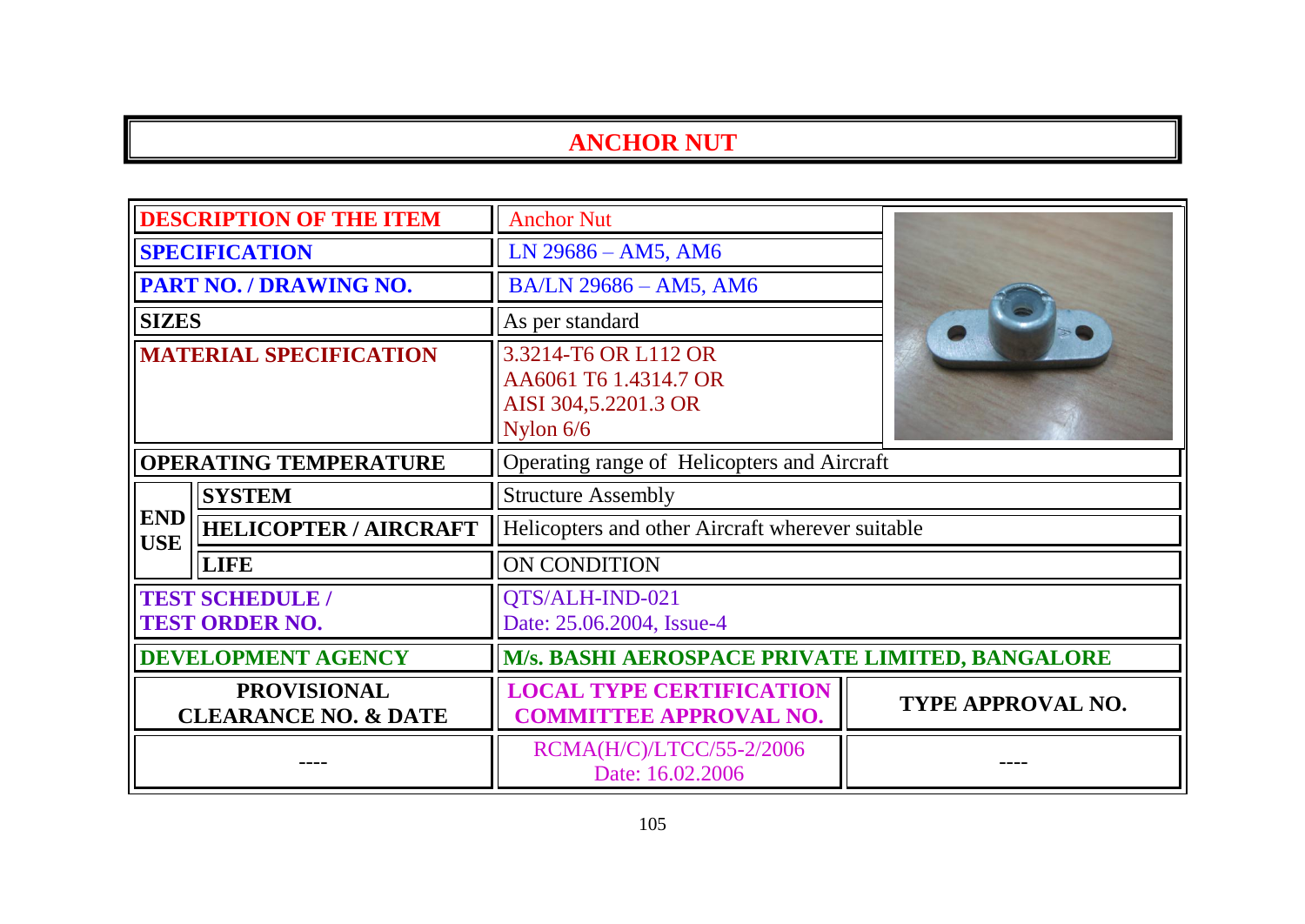| <b>DESCRIPTION OF THE ITEM</b>                        |                                                 | <b>Anchor Nut</b>                                                 |  |                          |
|-------------------------------------------------------|-------------------------------------------------|-------------------------------------------------------------------|--|--------------------------|
| <b>SPECIFICATION</b>                                  |                                                 | LN 29982-AM4, AM5                                                 |  |                          |
|                                                       | <b>PART NO. / DRAWING NO.</b>                   | <b>BA/LN 29982-AM4, AM5</b>                                       |  |                          |
| <b>SIZES</b>                                          |                                                 | As per standard                                                   |  |                          |
| <b>MATERIAL SPECIFICATION</b>                         |                                                 | 1.7214.4 OR 25CD4<br>1.7220.3 OR 35CD4 OR<br>SAE 4135 OR SAE 4140 |  |                          |
| <b>OPERATING TEMPERATURE</b>                          |                                                 | $235^{\circ}$ C / Operating range of Helicopters and Aircraft     |  |                          |
|                                                       | <b>SYSTEM</b>                                   | <b>Structure Assembly</b>                                         |  |                          |
| <b>END</b><br><b>USE</b>                              | <b>HELICOPTER / AIRCRAFT</b>                    | Helicopters and other Aircraft wherever suitable                  |  |                          |
|                                                       | <b>LIFE</b>                                     | ON CONDITION                                                      |  |                          |
|                                                       | <b>TEST SCHEDULE /</b><br><b>TEST ORDER NO.</b> | QTS/ALH-IND-021<br>Date: 25.06.2004                               |  |                          |
| <b>DEVELOPMENT AGENCY</b>                             |                                                 | M/s. BASHI AEROSPACE PRIVATE LIMITED, BANGALORE                   |  |                          |
| <b>PROVISIONAL</b><br><b>CLEARANCE NO. &amp; DATE</b> |                                                 | <b>LOCAL TYPE CERTIFICATION</b><br><b>COMMITTEE APPROVAL NO.</b>  |  | <b>TYPE APPROVAL NO.</b> |
|                                                       |                                                 | RCMA(H/C)/LTCC/55-2/2005<br>Date: 20.07.2005                      |  |                          |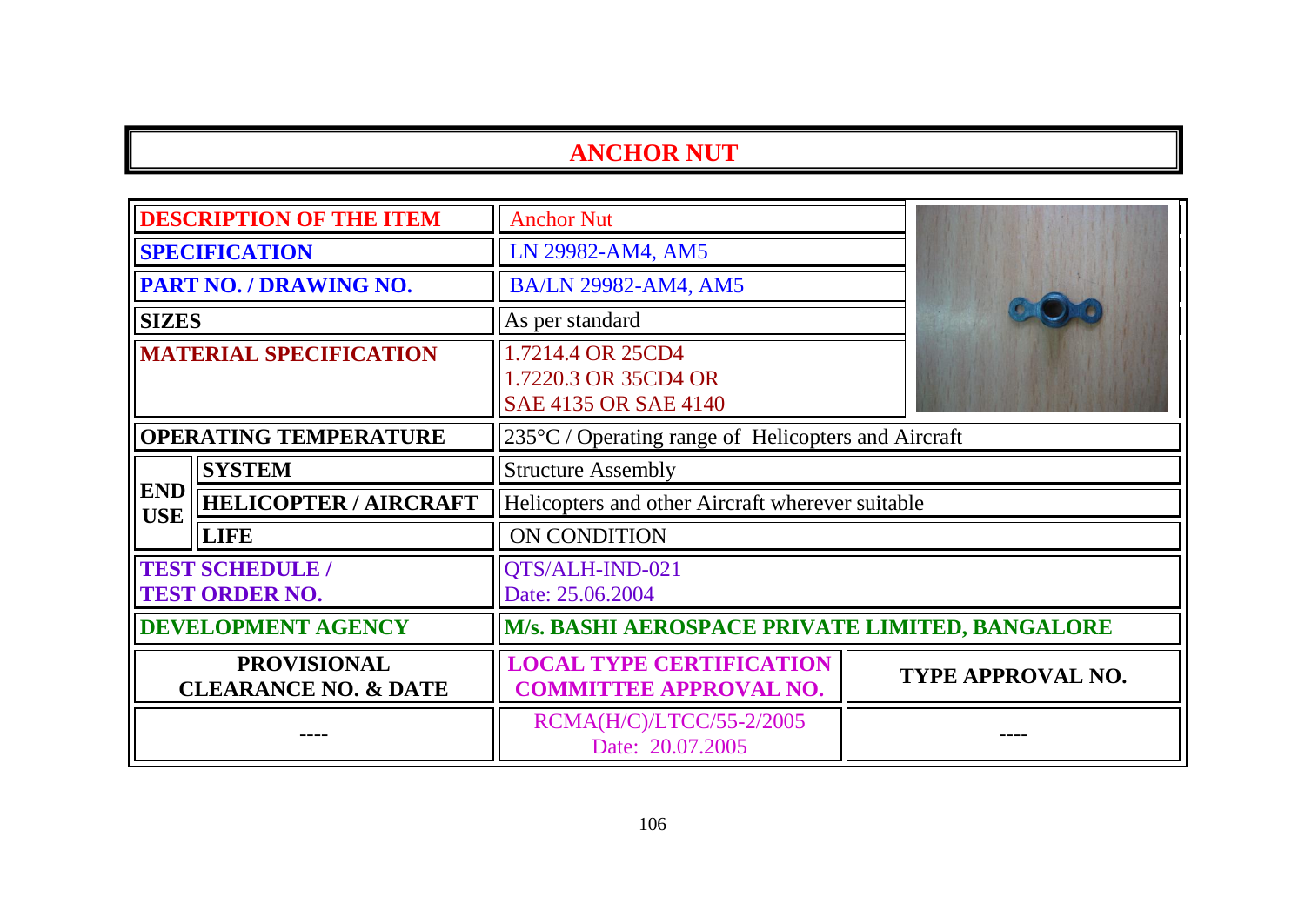| <b>DESCRIPTION OF THE ITEM</b>                        |                                                 | <b>Anchor Nut</b>                                                 |                          |
|-------------------------------------------------------|-------------------------------------------------|-------------------------------------------------------------------|--------------------------|
| <b>SPECIFICATION</b>                                  |                                                 | LN 29989                                                          |                          |
|                                                       | <b>PART NO. / DRAWING NO.</b>                   | <b>BA/LN 29989</b>                                                |                          |
| <b>SIZES</b>                                          |                                                 | M <sub>4</sub>                                                    |                          |
| <b>MATERIAL SPECIFICATION</b>                         |                                                 | 1.7214.4 OR 25CD4<br>1.7220.3 OR 35CD4 OR<br>SAE 4135 OR SAE 4130 |                          |
| <b>OPERATING TEMPERATURE</b>                          |                                                 | 235°C / Operating range of Helicopters and Aircraft               |                          |
|                                                       | <b>SYSTEM</b>                                   | <b>Structure Assembly</b>                                         |                          |
| <b>END</b><br><b>USE</b>                              | <b>HELICOPTER / AIRCRAFT</b>                    | Helicopters and other Aircraft wherever suitable                  |                          |
|                                                       | <b>LIFE</b>                                     | ON CONDITION                                                      |                          |
|                                                       | <b>TEST SCHEDULE /</b><br><b>TEST ORDER NO.</b> | QTS/ALH-IND-021<br>Date: 25.06.2004                               |                          |
| <b>DEVELOPMENT AGENCY</b>                             |                                                 | <b>M/s. BASHI AEROSPACE PRIVATE LIMITED, BANGALORE</b>            |                          |
| <b>PROVISIONAL</b><br><b>CLEARANCE NO. &amp; DATE</b> |                                                 | <b>LOCAL TYPE CERTIFICATION</b><br><b>COMMITTEE APPROVAL NO.</b>  | <b>TYPE APPROVAL NO.</b> |
|                                                       |                                                 | RCMA(H/C)/LTCC/55-2/2007<br>Date: 07.06.2007                      |                          |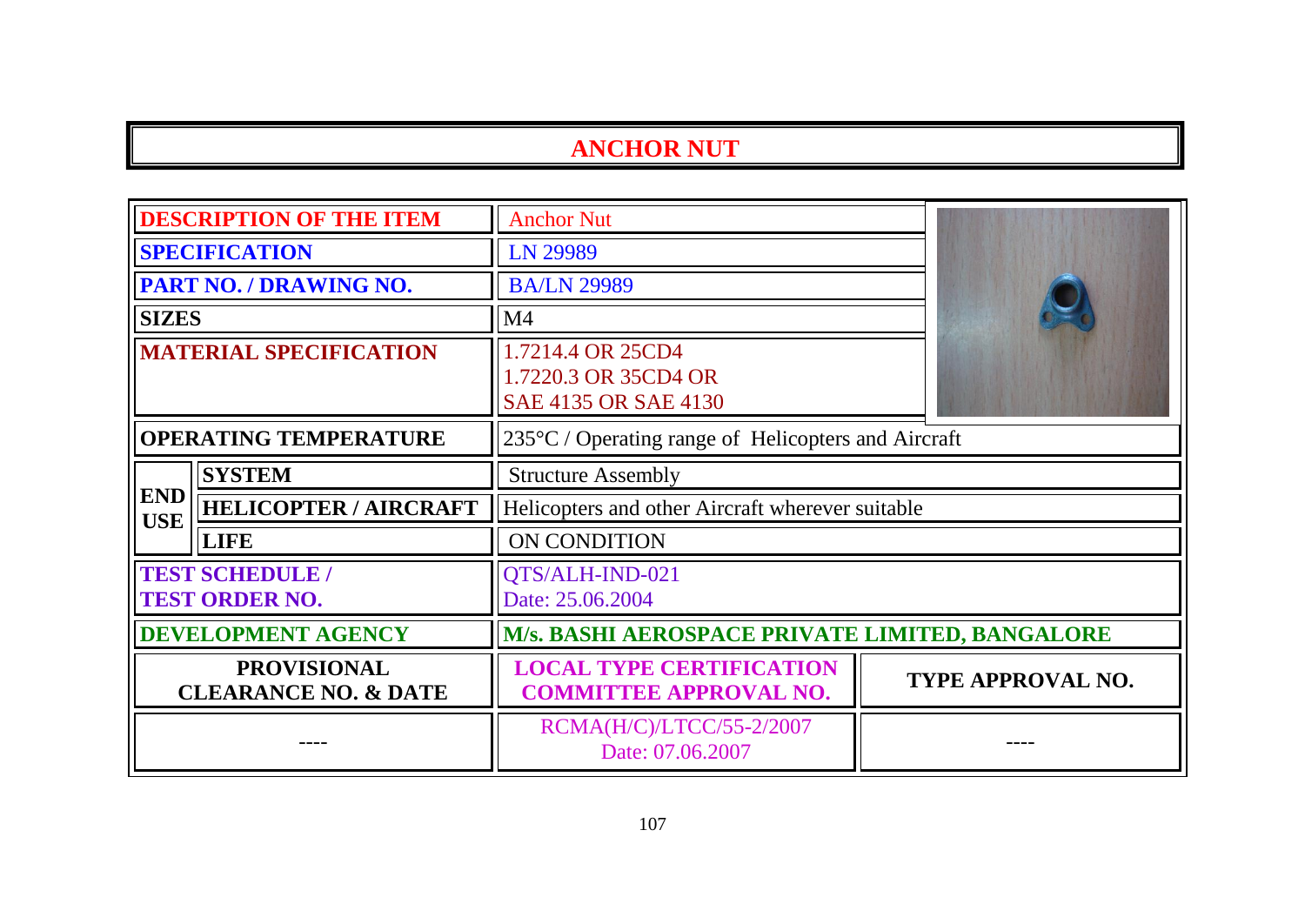|                                                       | <b>DESCRIPTION OF THE ITEM</b>                  | <b>Anchor Nut</b>                                                |                          |
|-------------------------------------------------------|-------------------------------------------------|------------------------------------------------------------------|--------------------------|
| <b>SPECIFICATION</b>                                  |                                                 | LN 29990-05M                                                     |                          |
|                                                       | <b>PART NO. / DRAWING NO.</b>                   | <b>BA/LN 29990-05M</b>                                           |                          |
| <b>SIZES</b>                                          |                                                 | As per standard                                                  |                          |
| <b>MATERIAL SPECIFICATION</b>                         |                                                 | 1.4944.4 Z6NCD25 OR<br><b>AMS 5525</b>                           |                          |
| <b>OPERATING TEMPERATURE</b>                          |                                                 | Operating range of Helicopters and Aircraft                      |                          |
|                                                       | <b>SYSTEM</b>                                   | <b>Structure Assembly</b>                                        |                          |
| <b>END</b><br><b>USE</b>                              | <b>HELICOPTER / AIRCRAFT</b>                    | Helicopters and other Aircraft wherever suitable                 |                          |
|                                                       | <b>LIFE</b>                                     | ON CONDITION                                                     |                          |
|                                                       | <b>TEST SCHEDULE /</b><br><b>TEST ORDER NO.</b> | QTS/ALH/057<br>Date:15.05.2003, Issue-A                          |                          |
| <b>DEVELOPMENT AGENCY</b>                             |                                                 | M/s. BASHI AEROSPACE PRIVATE LIMITED, BANGALORE                  |                          |
| <b>PROVISIONAL</b><br><b>CLEARANCE NO. &amp; DATE</b> |                                                 | <b>LOCAL TYPE CERTIFICATION</b><br><b>COMMITTEE APPROVAL NO.</b> | <b>TYPE APPROVAL NO.</b> |
|                                                       |                                                 | RCMA(H/C)/LTCC/55-2/2008<br>Date: 09.09.2008                     |                          |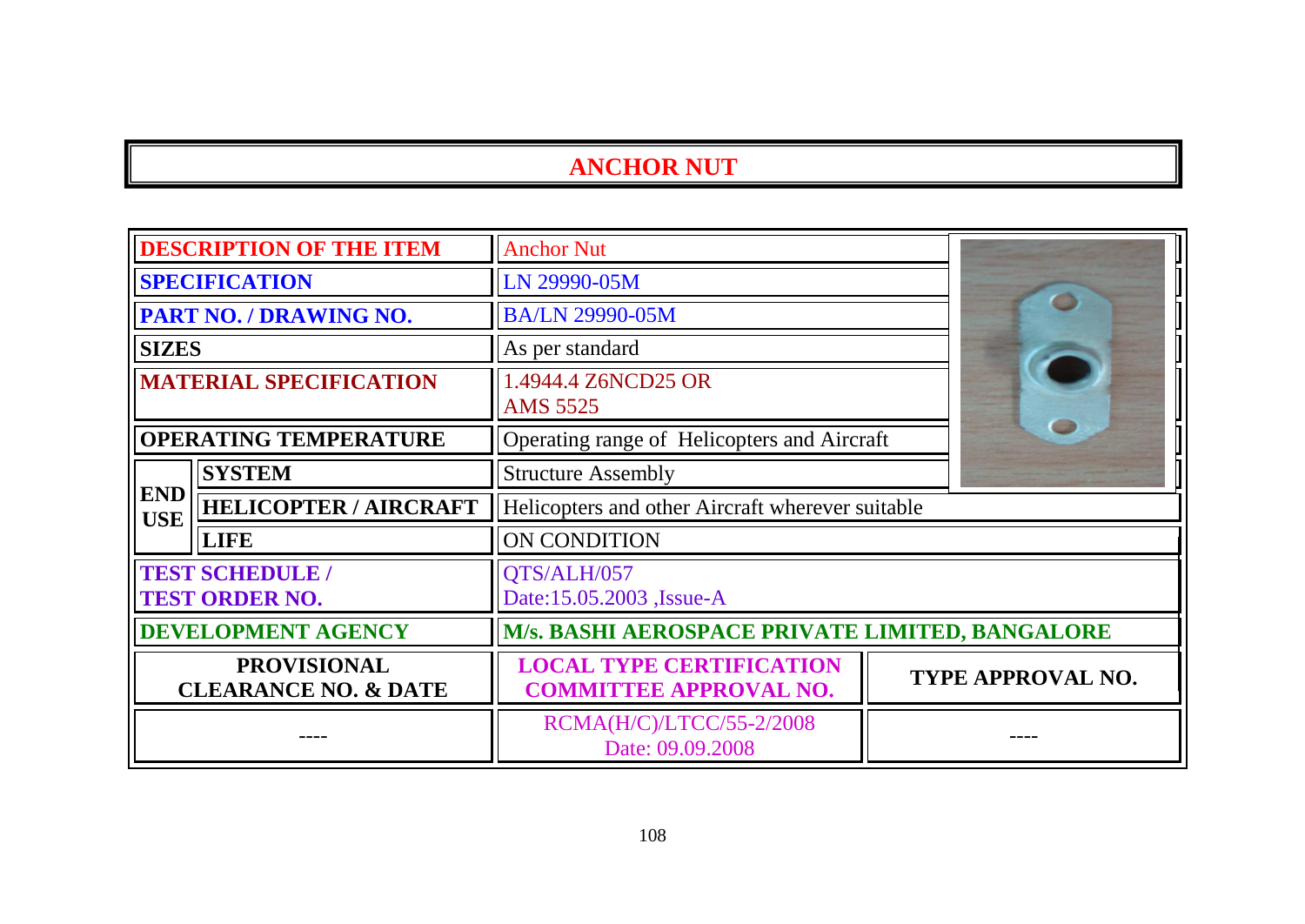| <b>DESCRIPTION OF THE ITEM</b>                        |                                                 | <b>Anchor Nut</b>                                                |                          |
|-------------------------------------------------------|-------------------------------------------------|------------------------------------------------------------------|--------------------------|
| <b>SPECIFICATION</b>                                  |                                                 | LN 29991-05M                                                     |                          |
|                                                       | <b>PART NO. / DRAWING NO.</b>                   | <b>BA/LN 29991-05M</b>                                           |                          |
| <b>SIZES</b>                                          |                                                 | As per standard                                                  | æ                        |
| <b>MATERIAL SPECIFICATION</b>                         |                                                 | 1.4944.4 Z6NCD25 OR<br><b>AMS 5525</b>                           |                          |
|                                                       | <b>OPERATING TEMPERATURE</b>                    | 315°C to 425°C                                                   |                          |
|                                                       | <b>SYSTEM</b>                                   | <b>Flight Control System</b>                                     |                          |
| <b>END</b><br><b>USE</b>                              | <b>HELICOPTER / AIRCRAFT</b>                    | Helicopters and other Aircraft wherever suitable                 |                          |
|                                                       | <b>LIFE</b>                                     | ON CONDITION                                                     |                          |
|                                                       | <b>TEST SCHEDULE /</b><br><b>TEST ORDER NO.</b> | QTS/ALH/057<br>Date:15.05.2003, Issue-A                          |                          |
|                                                       | <b>DEVELOPMENT AGENCY</b>                       | M/s. BASHI AEROSPACE PRIVATE LIMITED, BANGALORE                  |                          |
| <b>PROVISIONAL</b><br><b>CLEARANCE NO. &amp; DATE</b> |                                                 | <b>LOCAL TYPE CERTIFICATION</b><br><b>COMMITTEE APPROVAL NO.</b> | <b>TYPE APPROVAL NO.</b> |
|                                                       |                                                 | RCMA(H/C)/LTCC/55-2/2008<br>Date: 09.09.2008                     |                          |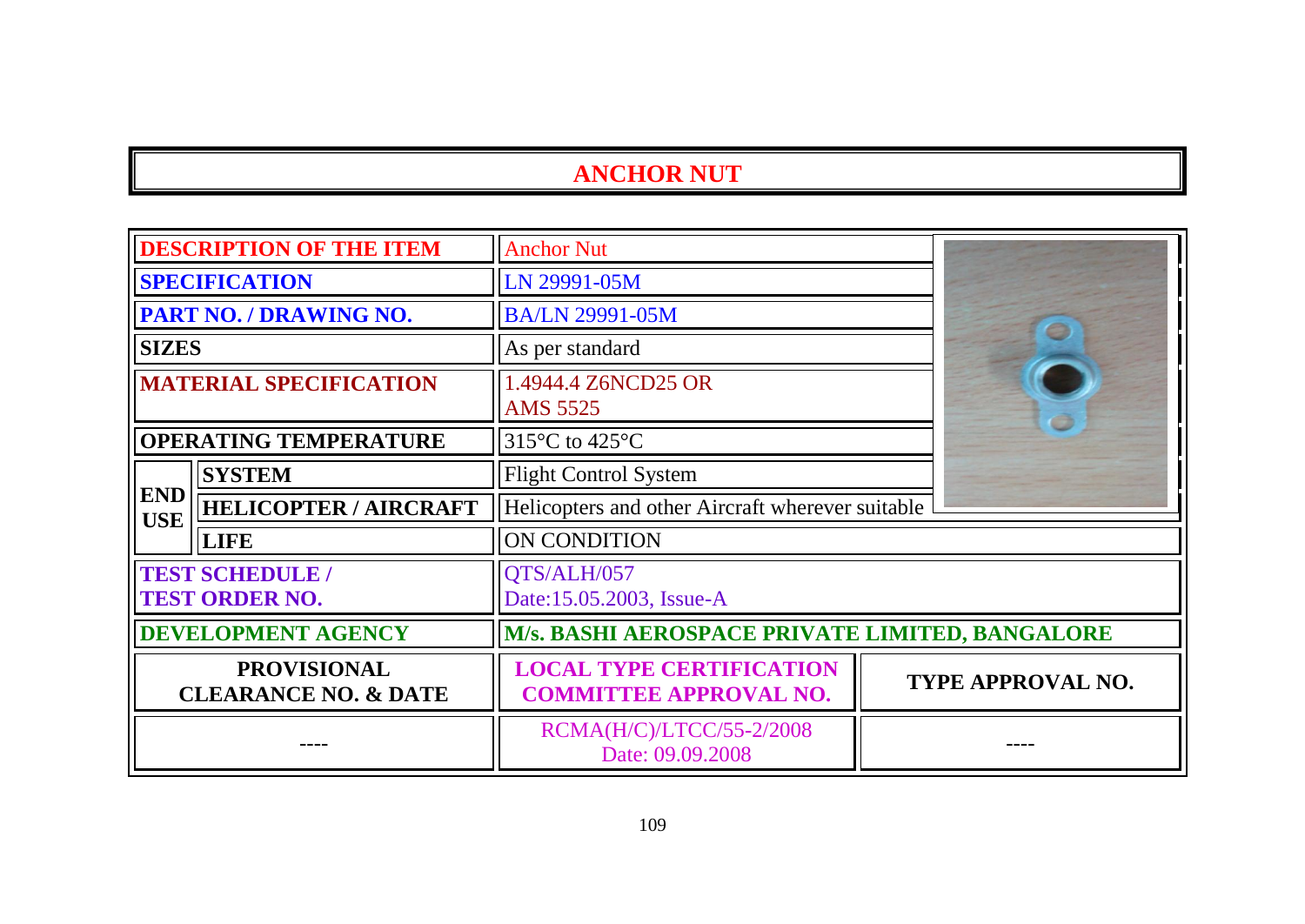# **NUT HUB PLATE**

| <b>DESCRIPTION OF THE ITEM</b>                        |                               | <b>NUT HUB PLATE</b>                                             |                          |
|-------------------------------------------------------|-------------------------------|------------------------------------------------------------------|--------------------------|
| <b>SPECIFICATION</b>                                  |                               | As per requirement                                               |                          |
| PART NO. / DRAWING NO.                                |                               | 201P 622H 1000 213                                               |                          |
| <b>SIZES</b>                                          |                               | As per Drawing                                                   |                          |
|                                                       | <b>MATERIAL SPECIFICATION</b> | Ti-6AL-4V 3.7164                                                 |                          |
|                                                       | <b>OPERATING TEMPERATURE</b>  | Operating range of helicopters and Aircraft                      |                          |
|                                                       | <b>SYSTEM</b>                 | <b>Rotor System</b>                                              |                          |
| <b>END</b><br><b>USE</b>                              | <b>HELICOPTER / AIRCRAFT</b>  | Helicopters and other Aircraft wherever suitable                 |                          |
|                                                       | <b>LIFE</b>                   | ON CONDITION                                                     |                          |
| <b>TEST SCHEDULE /</b><br><b>TEST ORDER NO.</b>       |                               |                                                                  |                          |
| <b>DEVELOPMENT AGENCY</b>                             |                               | M/s. BASHI AEROSPACE PRIVATE LIMITED, BANGALORE                  |                          |
| <b>PROVISIONAL</b><br><b>CLEARANCE NO. &amp; DATE</b> |                               | <b>LOCAL TYPE CERTIFICATION</b><br><b>COMMITTEE APPROVAL NO.</b> | <b>TYPE APPROVAL NO.</b> |
|                                                       |                               | RCMA(H)/LTCC/55-2/2003<br>Date: 04.04.2003                       |                          |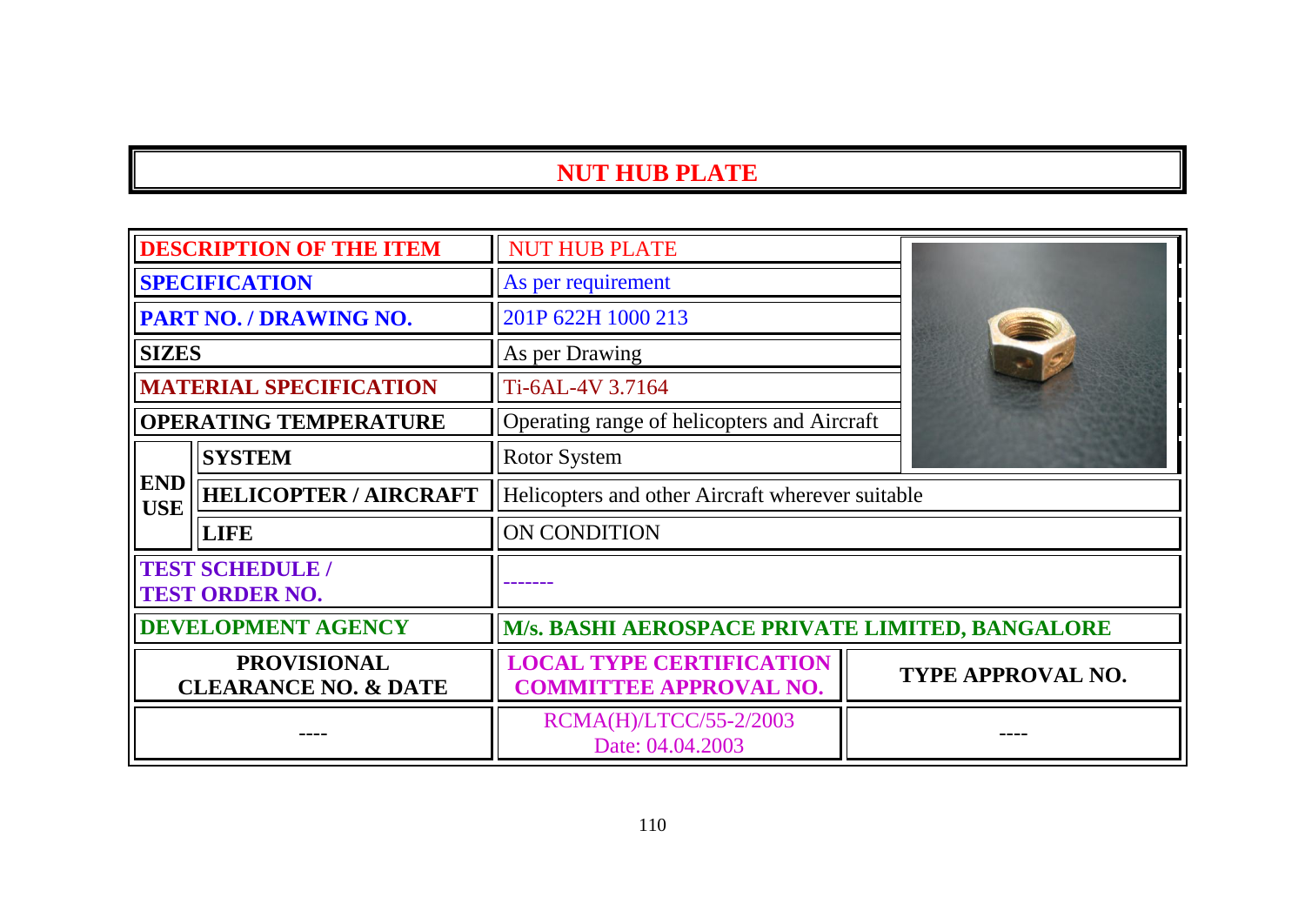## **DOME ANCHOR NUT**

| <b>DESCRIPTION OF THE ITEM</b>                        |                              | <b>Dome Anchor Nut</b>                                                 |                   |
|-------------------------------------------------------|------------------------------|------------------------------------------------------------------------|-------------------|
| <b>SPECIFICATION</b>                                  |                              | LN 29551-05, 29551-06                                                  |                   |
| PART NO. / DRAWING NO.                                |                              | POL/29551-05, 29551-06                                                 |                   |
| <b>SIZES</b>                                          |                              | As per standard                                                        |                   |
| <b>MATERIAL SPECIFICATION</b>                         |                              | SAE 4340 (Alloy steel)<br>1.1174.4 (Aluminum Alloy)<br>$61D6$ (o-ring) |                   |
| <b>OPERATING TEMPERATURE</b>                          |                              | Operating range of Helicopters and<br>Aircrafts                        |                   |
| <b>SYSTEM</b>                                         |                              | <b>Structures Assembly (Floor Board)</b>                               |                   |
| <b>END</b><br><b>USE</b>                              | <b>HELICOPTER / AIRCRAFT</b> | Helicopters and Aircrafts wherever suitable                            |                   |
|                                                       | <b>LIFE</b>                  | <b>ON CONDITION</b>                                                    |                   |
| <b>TEST SCHEDULE/</b><br><b>TEST ORDER NO.</b>        |                              | ALH-IND-132A<br>Date: 06.03.2010                                       |                   |
| <b>DEVELOPMENT AGENCY</b>                             |                              | <b>M/s POLYNEX, BANGALORE</b>                                          |                   |
| <b>PROVISIONAL</b><br><b>CLEARANCE NO. &amp; DATE</b> |                              | <b>LOCAL TYPE CERTIFICATION</b><br><b>COMMITTEE APPROVAL NO.</b>       | TYPE APPROVAL NO. |
|                                                       |                              | RCMA(H/C)/LTCC/55-2/2010<br>Date: 28.07.2010                           |                   |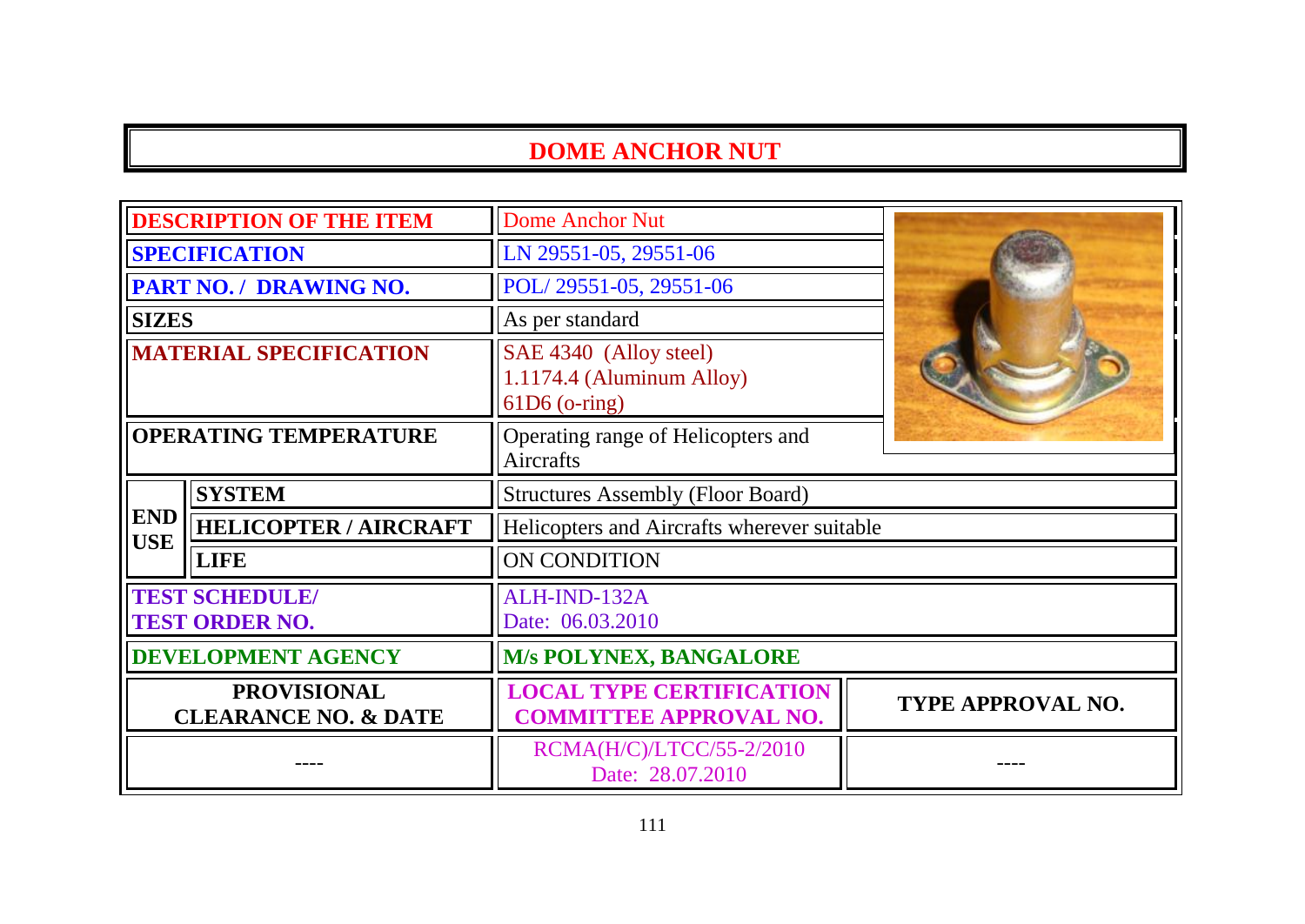## **SELF LOCKING NUT**

| <b>DESCRIPTION OF THE ITEM</b>                        |                              | <b>Self Locking Nut</b>                                                                   |                          |
|-------------------------------------------------------|------------------------------|-------------------------------------------------------------------------------------------|--------------------------|
| <b>SPECIFICATION</b>                                  |                              | LN 29919                                                                                  |                          |
| PART NO. / DRAWING NO.                                |                              | <b>BA/LN 29919</b>                                                                        |                          |
| <b>SIZES</b>                                          |                              | M5, M6, M8, M10                                                                           |                          |
| <b>MATERIAL SPECIFICATION</b>                         |                              | 1.6604.6 OR 35CD4S OR<br>SAE 8740 OR 4347                                                 |                          |
|                                                       | <b>OPERATING TEMPERATURE</b> | Operating range of helicopters and Aircraft                                               |                          |
|                                                       | <b>SYSTEM</b>                | <b>Structure Assembly</b>                                                                 |                          |
| <b>END</b><br><b>USE</b>                              | <b>HELICOPTER / AIRCRAFT</b> | Helicopters and other Aircraft wherever suitable                                          |                          |
|                                                       | <b>LIFE</b>                  | ON CONDITION                                                                              |                          |
| <b>TEST SCHEDULE /</b><br><b>TEST ORDER NO.</b>       |                              | QTS NO.ALH-IND-021<br>Date: 25.06.2004, Issue-4                                           |                          |
|                                                       | <b>DEVELOPMENT AGENCY</b>    | M/s. BASHI AEROSPACE PRIVATE LIMITED, BANGALORE                                           |                          |
| <b>PROVISIONAL</b><br><b>CLEARANCE NO. &amp; DATE</b> |                              | <b>LOCAL TYPE CERTIFICATION</b><br><b>COMMITTEE APPROVAL NO.</b>                          | <b>TYPE APPROVAL NO.</b> |
|                                                       |                              | RCMA(H)/LTCC/55-2/2003<br>Date: 23.01.2004<br>RCMA(H/C)/LTCC/55-2/2004<br>Date:19.05.2004 |                          |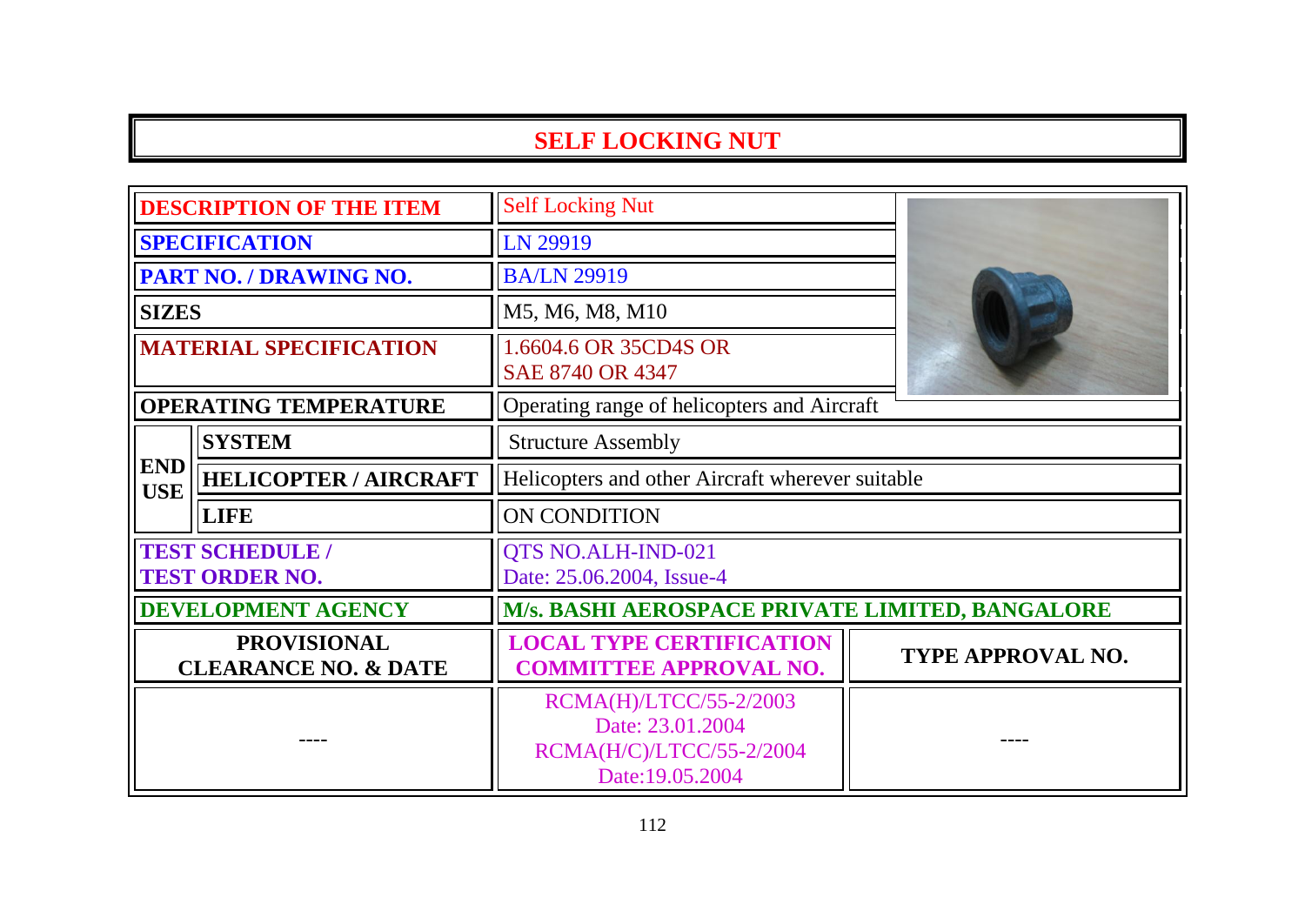## **SELF LOCKING NUT**

| <b>DESCRIPTION OF THE ITEM</b>                        |                              | <b>Self-Locking Nut</b>                                                                                   |                          |
|-------------------------------------------------------|------------------------------|-----------------------------------------------------------------------------------------------------------|--------------------------|
| <b>SPECIFICATION</b>                                  |                              | LN 9338                                                                                                   |                          |
| PART NO. / DRAWING NO.                                |                              | <b>BA/LN 9338</b>                                                                                         |                          |
| <b>SIZES</b>                                          |                              | M5, M6, M7, M8, M10, M14                                                                                  |                          |
| <b>MATERIAL SPECIFICATION</b>                         |                              | 1.7220.3 OR 35CD4S OR SAE<br>1050 OR SAE 4135 OR 34Cr MO4                                                 |                          |
|                                                       | <b>OPERATING TEMPERATURE</b> | Operating range of helicopters and Aircraft                                                               |                          |
|                                                       | <b>SYSTEM</b>                | <b>Structure Assembly</b>                                                                                 |                          |
| <b>END</b><br><b>USE</b>                              | <b>HELICOPTER / AIRCRAFT</b> | Helicopters and other Aircraft wherever suitable                                                          |                          |
|                                                       | <b>LIFE</b>                  | <b>ON CONDITION</b>                                                                                       |                          |
| <b>TEST SCHEDULE /</b><br><b>TEST ORDER NO.</b>       |                              | QTS No:ALH-IND-021<br>Date: 25.06.2004, Issue 4                                                           |                          |
|                                                       | <b>DEVELOPMENT AGENCY</b>    | M/s. BASHI AEROSPACE PRIVATE LIMITED, BANGALORE                                                           |                          |
| <b>PROVISIONAL</b><br><b>CLEARANCE NO. &amp; DATE</b> |                              | <b>LOCAL TYPE CERTIFICATION</b><br><b>COMMITTEE APPROVAL NO.</b>                                          | <b>TYPE APPROVAL NO.</b> |
|                                                       |                              | RCMA(H/C)/LTCC/55-2/2004<br>Date: 19.05.2004<br>RCMA(H/C)/LTCC/55-2/2006<br>Date: 21.12.2006 & 09.09.2008 |                          |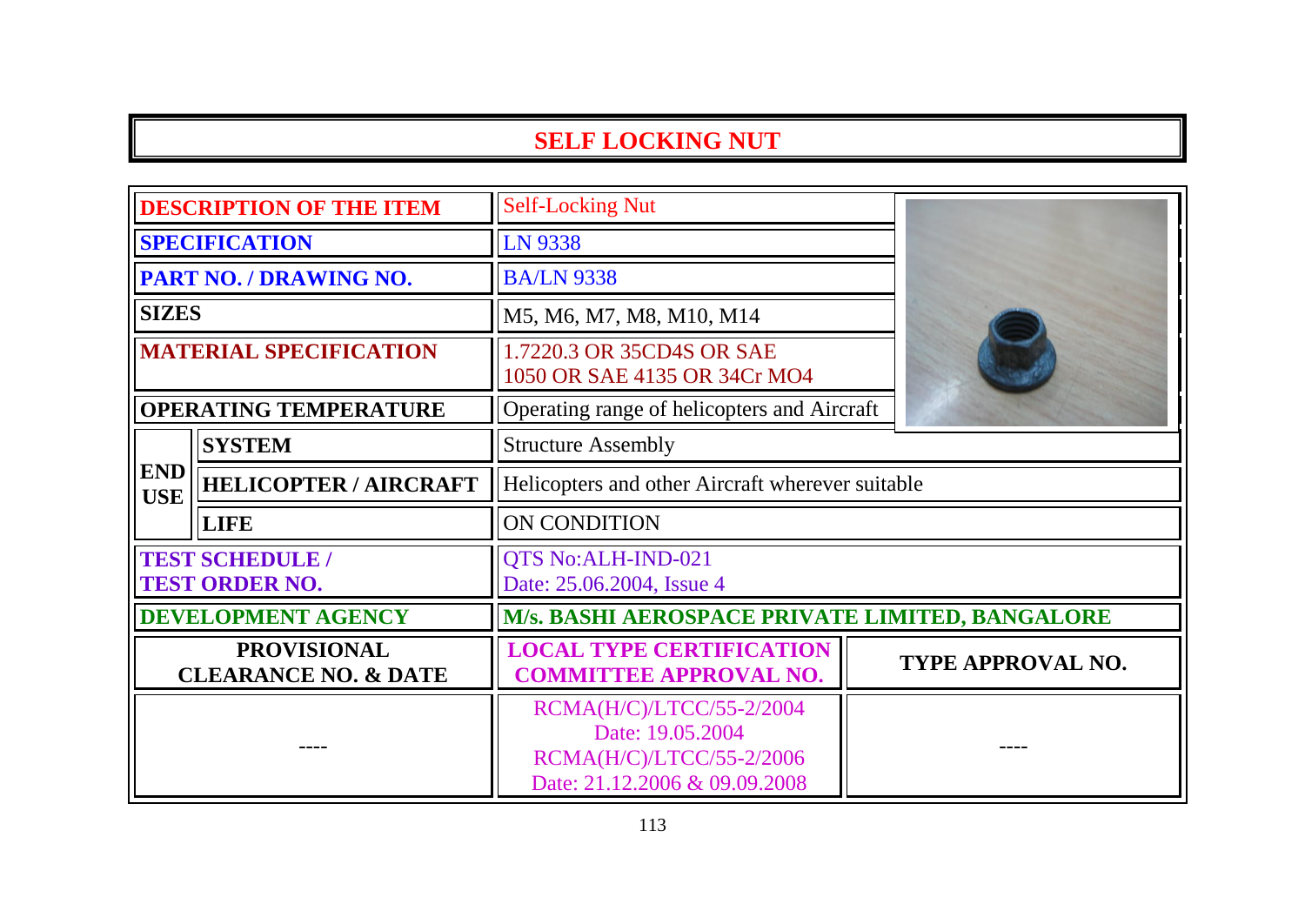#### **NUT**

| <b>DESCRIPTION OF THE ITEM</b>                        |                              | <b>Nut</b>                                                                                   |                   |
|-------------------------------------------------------|------------------------------|----------------------------------------------------------------------------------------------|-------------------|
| <b>SPECIFICATION</b>                                  |                              | LN 9343                                                                                      |                   |
| PART NO. / DRAWING NO.                                |                              | <b>BA/LN 9343</b>                                                                            |                   |
| <b>SIZES</b>                                          |                              | M4, M5, M6, M8, M10, M12, M14                                                                |                   |
| <b>MATERIAL SPECIFICATION</b>                         |                              | 35CD4, S158, S147, S149,<br>SAE 4130, SAE 4140                                               |                   |
|                                                       | <b>OPERATING TEMPERATURE</b> | Operating range of helicopters and Aircraft                                                  |                   |
|                                                       | <b>SYSTEM</b>                | <b>Structure</b> , Landing Gear Assembly                                                     |                   |
| <b>END</b><br><b>USE</b>                              | <b>HELICOPTER / AIRCRAFT</b> | Helicopters and other Aircraft wherever suitable                                             |                   |
|                                                       | <b>LIFE</b>                  | ON CONDITION                                                                                 |                   |
| <b>TEST SCHEDULE /</b><br><b>TEST ORDER NO.</b>       |                              | QTS No: ALH-IND-076<br>Date: 23.03.2006, Issue-1                                             |                   |
|                                                       | <b>DEVELOPMENT AGENCY</b>    | M/s. BASHI AEROSPACE PRIVATE LIMITED, BANGALORE                                              |                   |
| <b>PROVISIONAL</b><br><b>CLEARANCE NO. &amp; DATE</b> |                              | <b>LOCAL TYPE CERTIFICATION</b><br><b>COMMITTEE APPROVAL NO.</b>                             | TYPE APPROVAL NO. |
|                                                       |                              | RCMA(H/C)/LTCC/55-2/2006<br>Date: 21.12.2006<br>RCMA(H/C)/LTCC/55-2/2008<br>Date: 14.01.2008 |                   |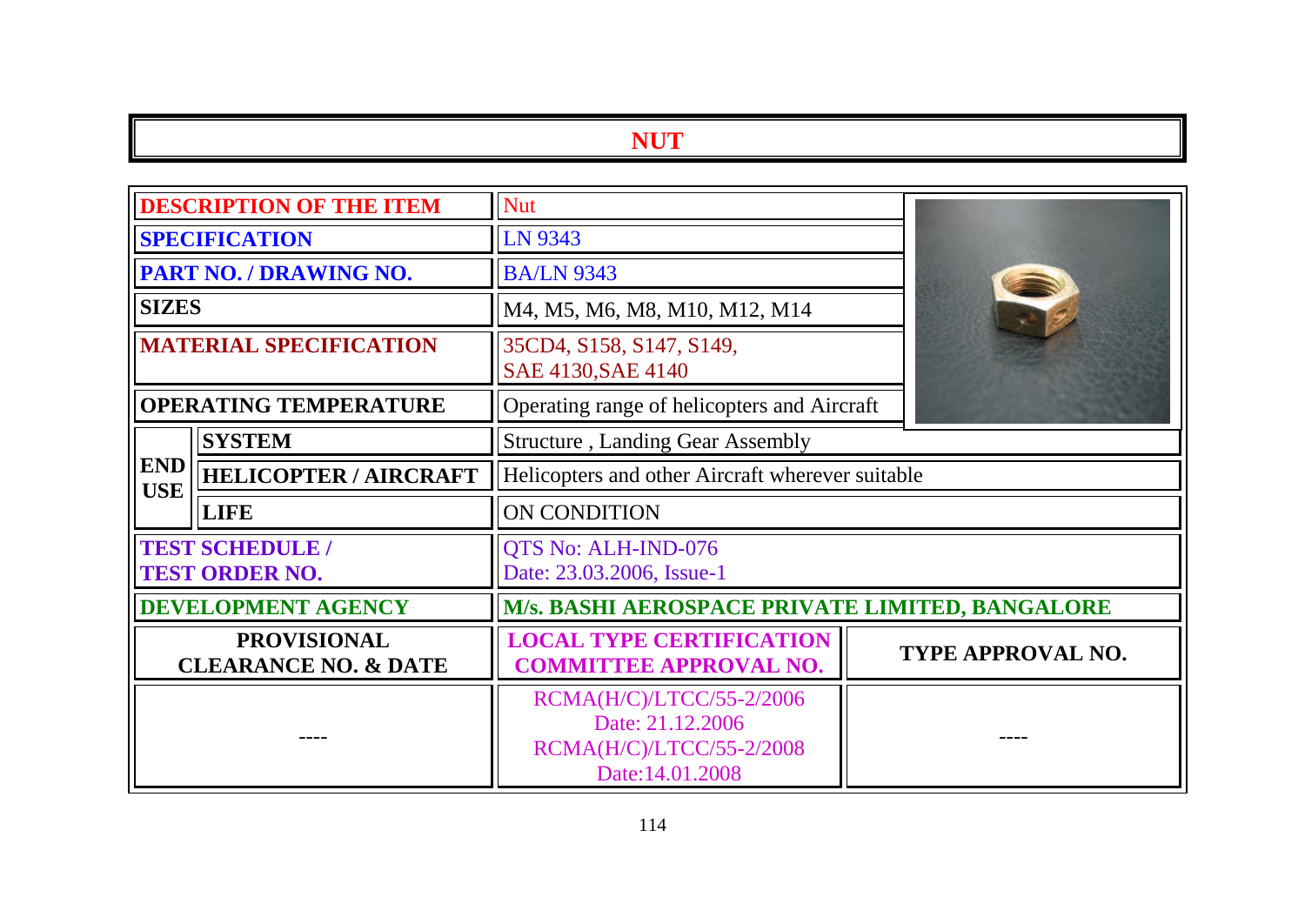# **NUT**

| <b>DESCRIPTION OF THE ITEM</b>                        |                              | <b>Nut</b>                                                                                     |                          |
|-------------------------------------------------------|------------------------------|------------------------------------------------------------------------------------------------|--------------------------|
| <b>SPECIFICATION</b>                                  |                              | LN 9348                                                                                        |                          |
|                                                       | PART NO. / DRAWING NO.       | <b>BA/LN 9348</b>                                                                              |                          |
| <b>SIZES</b>                                          |                              | M4, M5, M6                                                                                     |                          |
| <b>MATERIAL SPECIFICATION</b>                         |                              | For M4 -1.0721 or 10 S 20<br>For M5-1.11811.0501 OR 1.1172<br>For Insert 5.2201.3 OR Nylon 6/6 |                          |
| <b>OPERATING TEMPERATURE</b>                          |                              | Operating range of helicopters and Aircraft                                                    |                          |
|                                                       | <b>SYSTEM</b>                | <b>Flight Control System</b>                                                                   |                          |
| <b>END</b><br><b>USE</b>                              | <b>HELICOPTER / AIRCRAFT</b> | Helicopters and other Aircraft wherever suitable                                               |                          |
|                                                       | <b>LIFE</b>                  | ON CONDITION                                                                                   |                          |
| <b>TEST SCHEDULE /</b><br><b>TEST ORDER NO.</b>       |                              | QTS No: ALH-IND-021<br>Date: 25.06.2004, Issue 4                                               |                          |
| <b>DEVELOPMENT AGENCY</b>                             |                              | M/s. BASHI AEROSPACE PRIVATE LIMITED, BANGALORE                                                |                          |
| <b>PROVISIONAL</b><br><b>CLEARANCE NO. &amp; DATE</b> |                              | <b>LOCAL TYPE CERTIFICATION</b><br><b>COMMITTEE APPROVAL NO.</b>                               | <b>TYPE APPROVAL NO.</b> |
|                                                       |                              | RCMA(H/C)/LTCC/55-2/2008<br>Date: 14.01.2008                                                   |                          |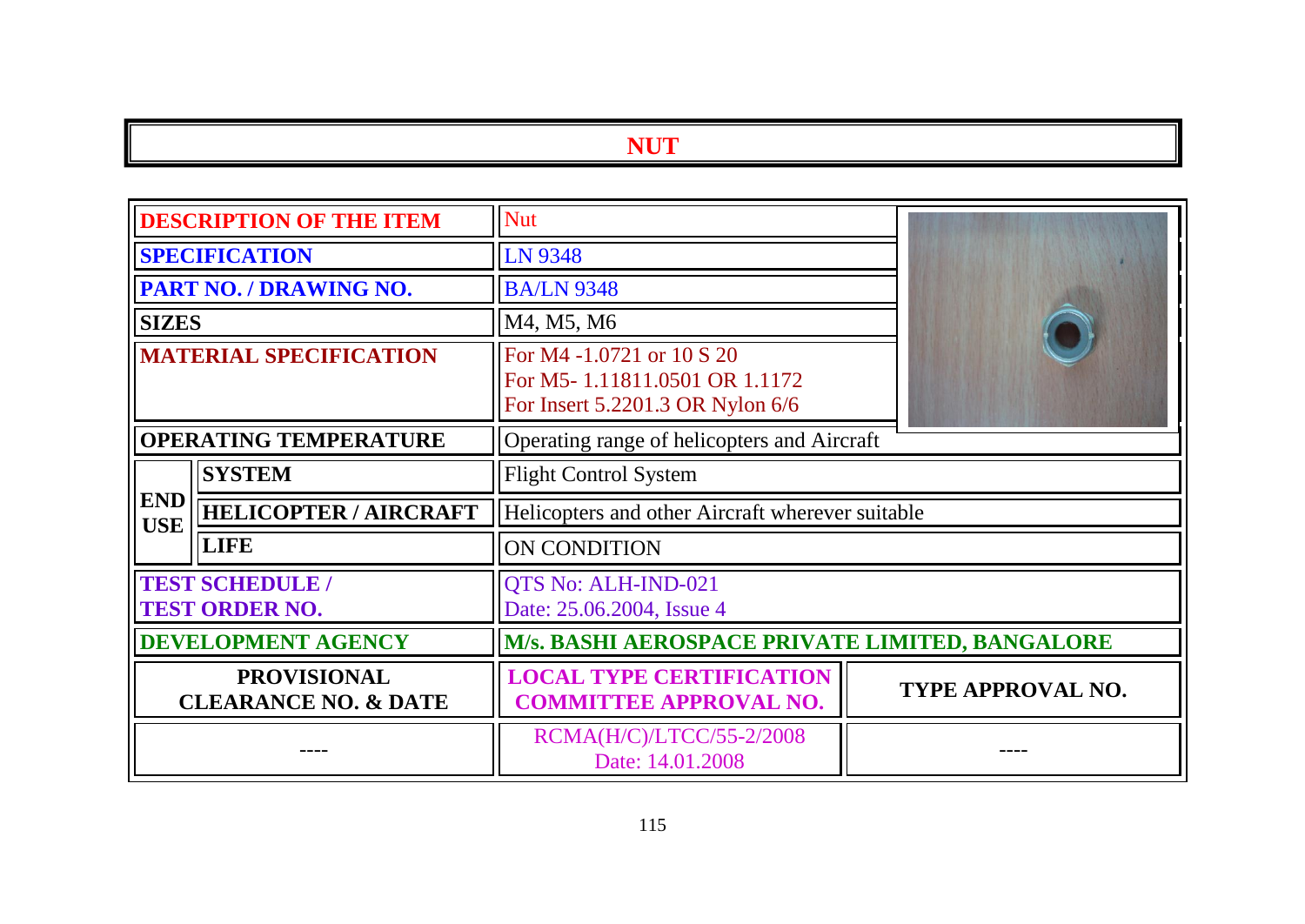# **NUT (NYLON)**

| <b>DESCRIPTION OF THE ITEM</b>                        |                              | Nut (Nylon)                                                      |                          |
|-------------------------------------------------------|------------------------------|------------------------------------------------------------------|--------------------------|
| <b>SPECIFICATION</b>                                  |                              | 4 P6, 5P6, 6P6                                                   | PCN                      |
| PART NO. / DRAWING NO.                                |                              | BA/4 P6, 5 P6, 6 P6                                              |                          |
| <b>SIZES</b>                                          |                              | As per standard                                                  |                          |
| <b>MATERIAL SPECIFICATION</b>                         |                              | <b>25CD4S OR 35NC6</b><br>For Insert 5.2201.3 OR<br>Nylon 6/6.   |                          |
| <b>OPERATING TEMPERATURE</b>                          |                              | Operating range of helicopters and Aircraft                      |                          |
|                                                       | <b>SYSTEM</b>                | <b>Structure Assembly</b>                                        |                          |
| <b>END</b><br><b>USE</b>                              | <b>HELICOPTER / AIRCRAFT</b> | Helicopters and other Aircraft wherever suitable                 |                          |
|                                                       | <b>LIFE</b>                  | ON CONDITION                                                     |                          |
| <b>TEST SCHEDULE /</b><br><b>TEST ORDER NO.</b>       |                              | H/DLE/I/65-8/631B/2007<br>Date: 25.09.2007                       |                          |
| <b>DEVELOPMENT AGENCY</b>                             |                              | M/s. BASHI AEROSPACE PRIVATE LIMITED, BANGALORE                  |                          |
| <b>PROVISIONAL</b><br><b>CLEARANCE NO. &amp; DATE</b> |                              | <b>LOCAL TYPE CERTIFICATION</b><br><b>COMMITTEE APPROVAL NO.</b> | <b>TYPE APPROVAL NO.</b> |
|                                                       |                              | RCMA(H/C)/LTCC/55-2/2008<br>Date: 14.01.2008                     |                          |